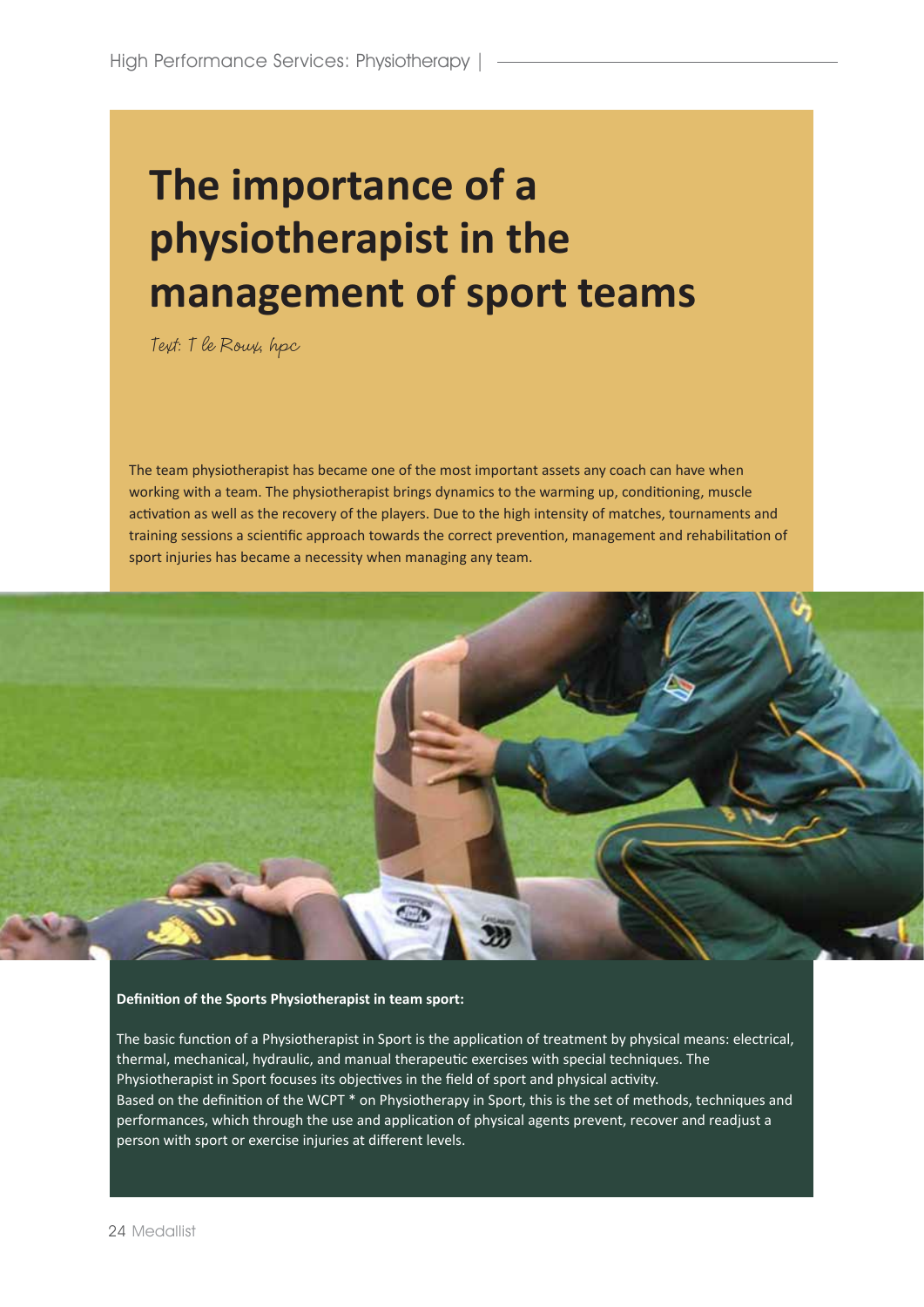#### **The scope of Physiotherapy in teams sport:**

## **Outreach in sport:**

The physiotherapist will advise the sports people and professionals linked to the team and perform any actions that help improve the conditions of avoidance of injury to the athlete.

## **Prevention:**

The Physiotherapist in Sport should be alert to avoid as far as possible all those factors that might bring up injuries by sports in general and of each particular sport, associated injuries and / or consequences of injury primary, and its possible recurrence. This includes conditioning, training and pre-match activation.

## **Recovery:**

The Physiotherapist in Sport should regain the functionality of the athlete as quickly as possible, accelerating the biological processes of recovery from injury, limiting his training as little as possible and ensure that they are reinstated to the team with the greatest prospects for success.

## **Rehabilitation:**

The Physiotherapist's aim, after recovering from injury, is to put all his effort into the regaining of muscle strength and mobility. The Physiotherapist in Sport should regain the functionality of the athlete as quickly as possible, accelerating the biological processes of recovery from injury, limiting his training as little as possible and ensure that they are reinstated into the team, with the greatest prospects for success

#### **Teaching:**

The Physiotherapist in Sport should aim to improve all the facets of knowledge that contribute to the training of top professionals in team sport.

#### **Research:**

Physiotherapists in Sport should conduct studies that can contribute to the prevention of injuries, the treatment by the physiotherapist and the enhanced performance of the team.

# **What does the team Physiotherapist do in practice?**

- Assessment and Treatment of acute and chronic injuries on rest days.
- • Stretching before training or matches.
- • Muscle activation before training and matches.
- Pre match strapping / treatments.
- • Medical cover at training sessions and matches.
- Medical screening and injury prevention.
- • Liaising with management regarding the severity of injuries and the conditioning of the team.
- • Referral for Scans / Surgery.
- Rehabilitation of the injured player.
- • Recovery sport massages, hydrotherapy pool sessions and recovery ice-baths or contrast baths after matches.
- • Psychological support during tournaments and matches.



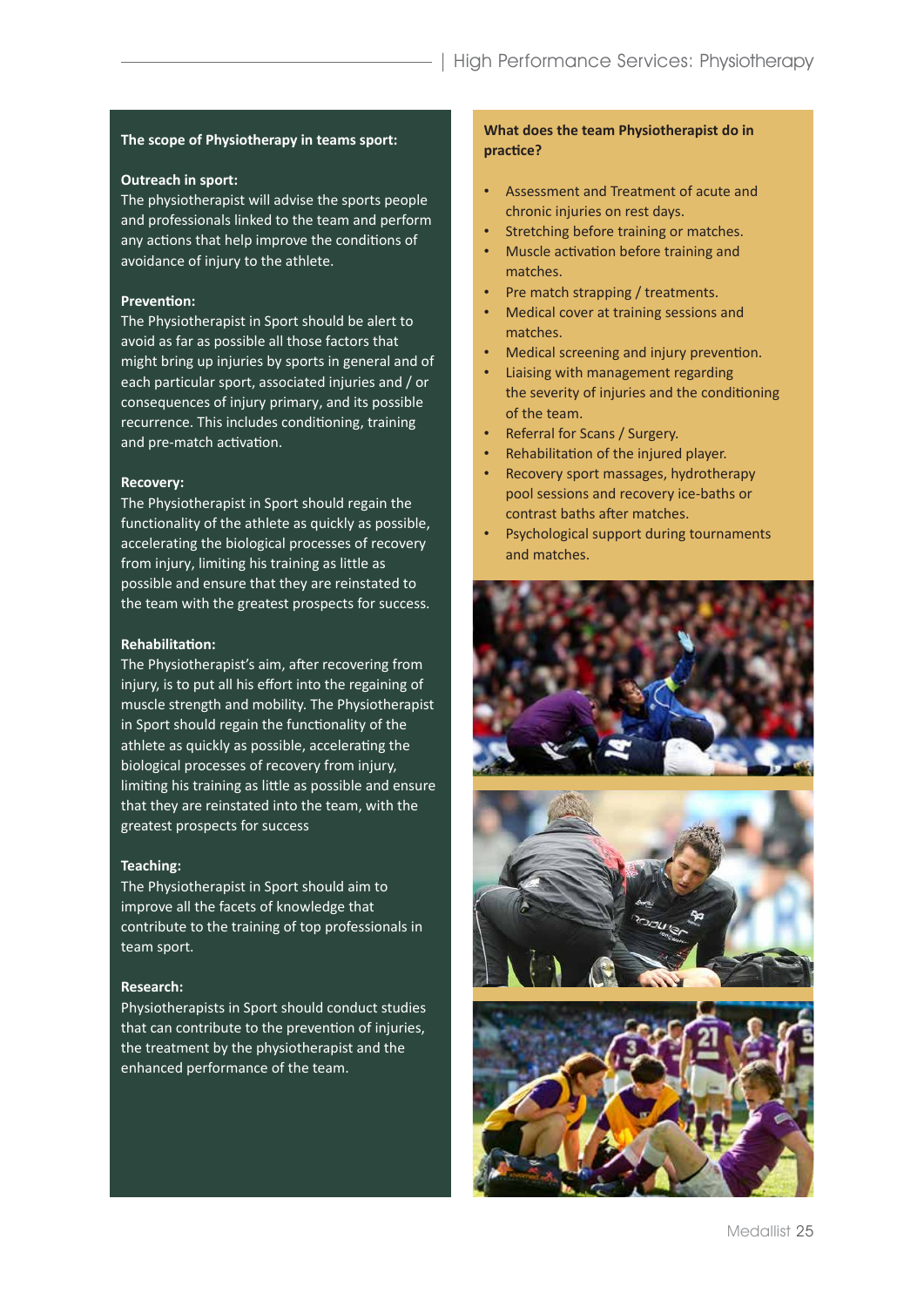**Assessment and treatment of acute and chronic injuries:**

- **Acute Injuries require early assessment and intervention**
- Anti inflammatory treatment modalities.
- – Importance of compression and ice
- – Intensive Physiotherapy, strengthening, mobility and regaining function.
- Rehabilitation of the injury and maintenance of full body strength.
- Prevention of recurrence by giving home exercises, stretching and proprioception exercises
- • **Chronic Injuries**
- – Ongoing management and training modifications
- – Ongoing rehabilitation



# **Stretching and muscle activation before training or matches:**

- The physiotherapist is a specialist in the field of applying the correct stretching and stretching methods to prevent injury during the team warm up prior to a game.
- The use of evidence based muscle activation techniques to activate local and global muscle stabilisers before a game.



# **Pre-Match Strapping and Treatment:**

- A large percentage of players use prophylactic strapping.
- The application of kinematic taping for muscle activation.
- Numerous players are playing with injuries and require treatment pre-match to improve performance.

# **Medical Cover at Matches and Training:**

- • Immediate Medical Management on the Field of play.
- Assessment and decision making on continuing play.
- Management of blood injuries, sprains, contusions and hydration of the players.

## **Medical Screening and Injury Prevention:**

- Based on previous injuries and medical history of the player.
- • Biomechanical assessment identifying weak links and treatment / rehabilitation programme.
- In season prehabilitation sessions X2 a week, small groups on rotation.
- • Individual sessions.

# **Liaising with Management and Conditioning of the team:**

- Introducing players back from injury.
- Reducing volume for players with chronic injuries
- Building preventative exercises into gym routines.
- Fitness to play
- Medical responsibility to the player.